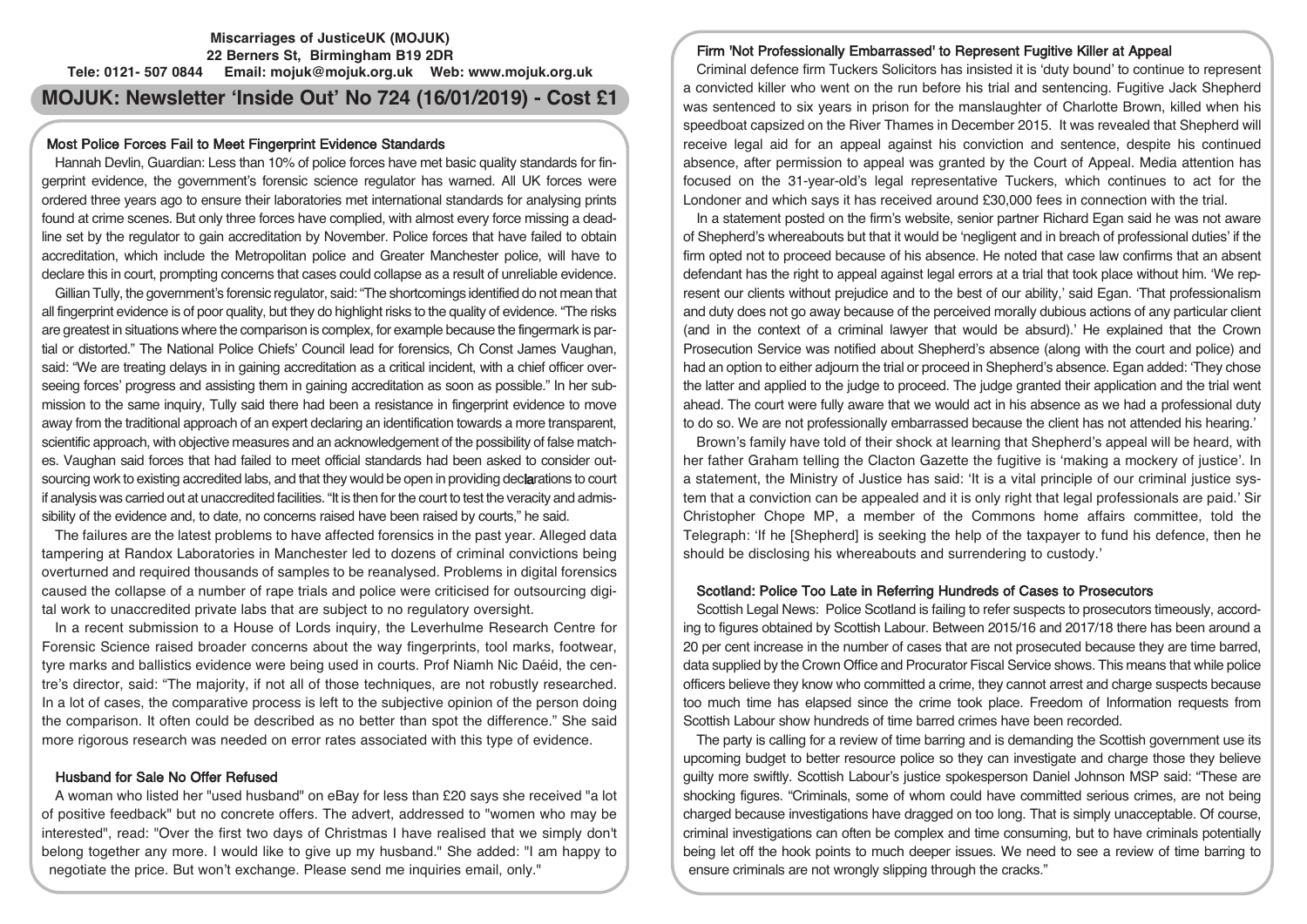#### Prisoners' Release: Homelessness

Jim Shannon: To ask the Secretary of State for Justice, if his Department will hold discussions with the Department for Housing, Communities and Local Government on tackling reoffending rates amongst recently-released prisoners who are made homeless immediately on release.

Mr David Gauke: Nobody should be released from prison without a roof over their head. We know that individuals are less likely to reoffend if they have a stable home to go to upon release. The Ministry of Justice is already working very closely with the Ministry of Housing, Communities and Local Government to improve the accommodation opportunities for those with a history of offending. The two departments are also working together through their membership of the cross-government Reducing Reoffending Board and the cross-government Rough Sleeping and Homelessness Taskforce. This includes supporting the delivery of the Rough Sleeping Strategy, which was published in August 2018. As part of this Strategy, the Government is investing £6.4M in a joint pilot to support individuals who have served 12 months or less in custody, and who are at risk of being released as homeless, to secure and maintain accommodation. Since 1 October, Prisons and Probation providers have been subject to a legal 'Duty to Refer' anyone who is homeless or at risk of becoming homeless to the Local Authority. This change means that offenders will receive meaningful housing assistance at an earlier stage, irrespective of their priority need.

#### HMP Lowdham Grange – More Violent - 'Very Poor' Work to Train Prisoners

HMP Lowdham Grange, a training prison in Nottinghamshire holding many men serving very long sentences, was found by inspectors to be a "mostly respectful" jail with reasonably good rehabilitation work. However, the prison had become more violent since it was last inspected three years ago and there had been a "quite marked deterioration in the provision of education, skills and work." This area of 'purposeful activity' was assessed as poor, the lowest assessment. The report noted that "the number of violent incidents was high and some were serious." Much of the violence related to the trade in illicit drugs in the prison.

Peter Clarke, HM Chief Inspector of Prisons, said the prison had an encouraging new violence reduction strategy with a prisoners' 'violence hotline', which was commended as good practice. However, Mr Clarke added: "While much of what we saw was good and seemed to us a good foundation for progress, it was too early to say if the approach was working. Levels of violence remained high. "In keeping with the amount of violence evident, use of force had doubled and the use of segregation was also high. Oversight and accountability for the use of force and segregation required significant improvement." However, the use of technology to scan mail as a potential source of drugs was "a useful initiative" and the availability of drugs had reduced in recent months. 38 recommendation from the last inspection had not been achieved. Inspectors made 72 new recommendations.

The amount of self-harm in the prison had increased significantly and, since 2015, two prisoners had taken their own lives. Most prisoners had "quite good" time out of cell but outcomes in education, skills and work had deteriorated. Mr Clarke said: "The range of provision was diminished and quality assurance arrangements were lacking. Teaching, learning and assessment outcomes were poor and too few completed their courses."

On a more positive note, the prison environment was reasonable, although internal areas could have been cleaner. Access to services was generally very good and included a wellused internal advice line. Outcomes for minority groups were reasonable but some negative perceptions among these groups required further exploration. Health services were good

but delays in access to some important elements of health care were excessive. Prisoners could wait up to 64 days for a routine GP appointment. Mr Clarke added that, in view of the risk posed by many of the 920 men held at Lowdham Grange, "it was reassuring that work to support risk reduction and rehabilitation was reasonably good."

Overall, Mr Clarke said: "Our findings at Lowdham Grange were adequate if inconsistent. There had been some progress but there was very much the sense that the prison was doing just enough. For example, the prison's level of attention to our 2015 recommendations was very disappointing and a missed opportunity. We did see some innovative practice, and recent improvements needed to be embedded. There was much more to do, however, to enhance the prison's very poor training offer."

HMP Lowdham Grange: Regulations not met for the treatment of disease, disorder, or injury

How the regulation was not being met: There were limited systems or processes that enabled the registered person to assess, monitor and improve the quality and safety of the services being provided. In particular with regards to medicine management. Medicines were being collected from a sheltered area outside the prison gates and the pharmacy technician was not always accompanied. Security arrangements were therefore not safe. Although the risk had been identified at a previous inspection no action had been taken to mitigate the risks. (read more page 71 of full report)

Medicines were not always stored securely and at an appropriate temperature. The medicines room within healthcare was accessible to staff who held a healthcare key. This meant medicines were unnecessarily accessible to some healthcare staff. The temperature of the room within healthcare was monitored daily and was consistently greater than 25 degrees. Although the trust's policy gave a calculation for reduced expiry dates, the medicines stored within the medicines room in healthcare had not been adjusted as it was felt turnover was sufficiently frequent. This however could not be confirmed as there was no robust system for monitoring the stock held within this room. There was no robust system to record and track medicines removed from this room so we could not be assured that medicines were being managed appropriately. On wings and in the medicines room in the healthcare area medicines were disposed of in large disposal bins which were not tamper proof increasing the risk of mismanagement of medicines. Medicines for minor ailments were available during out of hours; however, the logs used to track their use did not match with stock on the shelves.When levels were identified as incorrect the records were amended but no investigation was carried out to identify where the medicines had gone.

In summary there was high risk of medicine mismanagement and due to a lack of monitoring of stock levels and use we could not be assured that some medicines were fit for purpose. Governance arrangements surrounding the use of medicines had not been reviewed. Policies and procedures required updating, and governance meetings were not structured nor held regularly. Eleven of the Standard operating procedures relating to the use of medicines were past their review date. Medicines governance meetings had not taken place recently due to a difficulty with scheduling. Without contemporary guidance and oversight by senior managers there was the risk that medicines management was not being monitored effectively.

The GP waiting list was not managed effectively to enable staff to assess, monitor and mitigate the risks relating to the health, safety and welfare of service users. At the time of the inspection 122 prisoners were waiting up to 9 weeks to see a GP for a routine appointment. Some prisoners told us that these waits had led to them experiencing an increase in symptoms, pain and discomfort. A prisoner with Crohn's disease had been waiting four weeks to see the GP at the time of the inspection, he described being in pain. He had spoken to a nurse but had not been prioritized. Access to the GP was also the subject of 10% of the complaints we viewed.

 $\overline{3}$   $\overline{4}$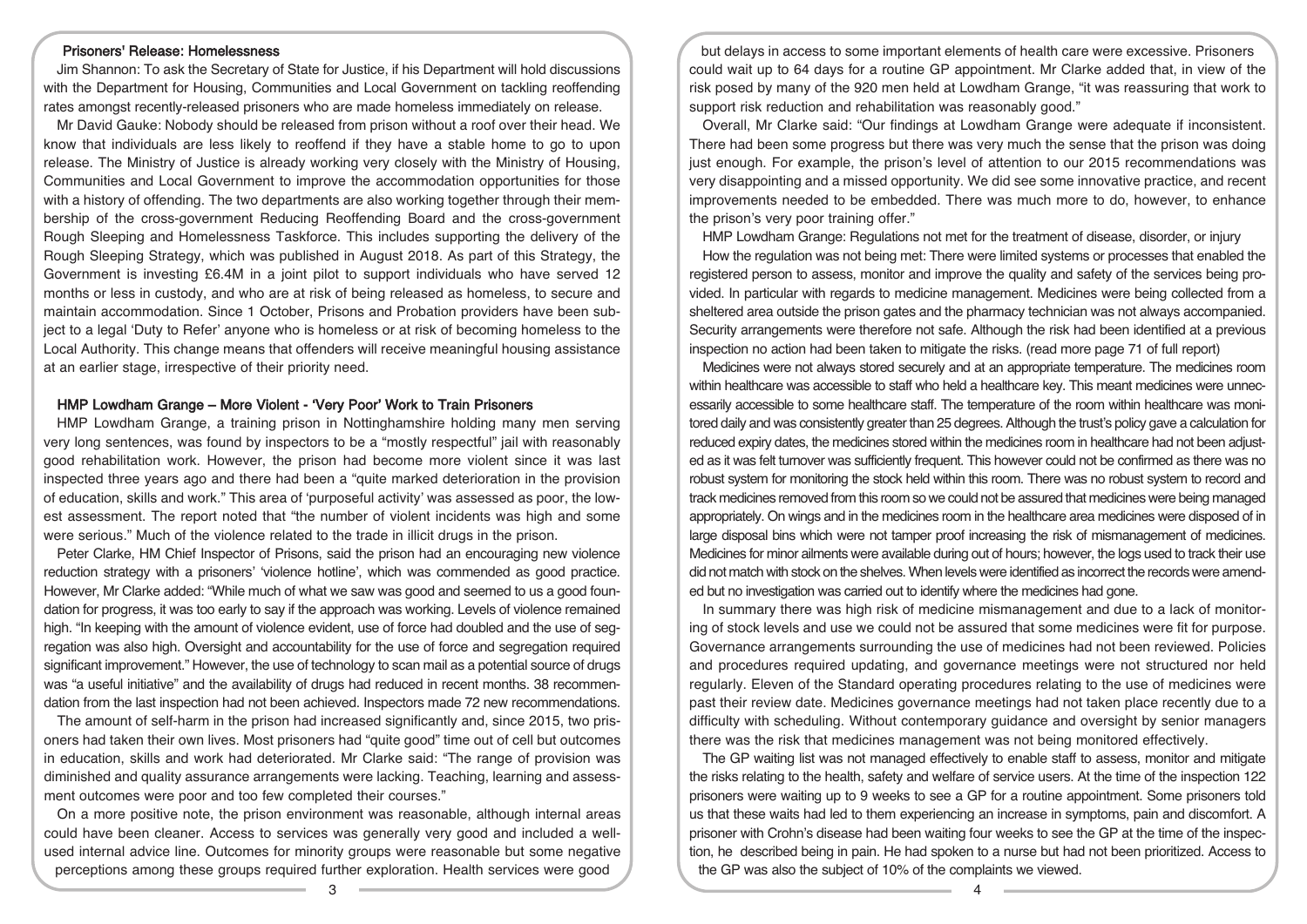# 15 Years Gone by and Nothing's Changed

Following on from 'Systemic Bias Against Prisoners Who Maintain Innocence' Have re-produceed an article by Michael Naughton, though 15 years old could have been written this week.

#### Failure of the PS and PB to Acknowledge Wrongful Imprisonment is Untenable

Michael Naughton, 2004: Abstract: This article analyses key documents that were produced in collaboration between the Prison Service (PS) and the Prison Reform Trust. It identifies an organisational inability on the part of the Prison Service and the Parole Board (PB) to acknowledge that the courts can return incorrect verdicts and that wrongful imprisonment can, and does occur. It argues that this renders the ways in which the Prison Service and the Parole Board deal with life prisoners who maintain that they are innocent of the crimes for which they were convicted untenable. To demonstrate this, the article distinguishes two broad categories of wrongful imprisonment. It concludes that those charged with a duty of care for, and the possible release of, those given custodial sentences by the courts must, therefore, be prepared to 'think the unthinkable' and make adequate provision for the innocent victims of wrongful imprisonment that are sure to come their way.

Two key sources of information given to life prisoners about the structure of their sentences and the procedures through which they might possibly achieve release from prison are the Prisoners Information Booklets Life Sentenced Prisoners 'Lifers' (Prison Reform Trust and HM Prison Service 1998) (to be referred to as Lifers in subsequent references in this article) and Parole Information Booklet (Prison Reform Trust and HM Prison Service 2002). 'Possible release' because there is no certainty that a life prisoner will be released if they do not satisfy the release procedures (Prison Reform Trust and HM Prison Service 1998, p.2). The format of the booklets is a deliberate 'user-friendly' attempt to inform prisoners through a 'frequently asked questions and answers' guide written from a prisoners' 'voice' that is answered from the institutional 'voice' of the Prison Service and Parole Board.

**Lifers'** Perhaps, the two most important questions and answers contained in Lifers to this discussion are as follows. Firstly, the prisoner asks: What do I have to do to prepare for release? (Prison Reform Trust and HM Prison Service 1998, p.8) The answer from the Prison Service seems fairly straightforward and to give eminently practical advice about how to progress through the prison system: The first thing to do to prepare for your release is to work on any areas of concern which contributed to the offence or offences which you were convicted of (known as the 'index offence'). Prison staff will expect you to work with them to see what these areas are when they are preparing your life sentence plan. This may involve you taking part in offending behaviour programmes such as the Sex Offender Programme, or you may have to have drug or alcohol counselling. Working on the areas of concern should help to reduce the risk you present to the public. This is the most important factor taken into account when considering whether you are safe to be released or moved to an open prison. The way you behave in prison plays an important part in decisions about your progress. You need to try to show that you are likely to be able to steer clear of trouble on the outside. (Prison Reform Trust and HM Prison Service 1998, p.8)

It is at once apparent, however, that the answer from the Prison Service does not allow for the possibility that some life prisoners might be innocent of the crimes for which they were convicted. On the contrary, it assumes a particular kind of person as constituting the typical life prisoner. Such people are likely to need counselling for either sex offending, alcohol or drug problems; they need to be cured of these problems before they can be released from prison in order to protect the public; and, they need to be able to demonstrate the ability to stay out of trouble.

Perhaps, even more significantly, the prisoner then explicitly asks: What if I say I am innocent?

(Prison Reform Trust and HM Prison Service 1998, p.9) The answer from the Prison Service is unequivocal: Prison staff must accept the verdict of the court, even if you say that you did not commit the offence for which you are in prison. They need to be sure that areas of concern and offending behaviour are identified and that you work on them. Whether or not you are eventually released will depend on an assessment of the risk you might be in the future, rather than whether or not you have accepted the court's verdict. (Prison Reform Trust and HM Prison Service 1998, p.9)

There is a curious contradiction about this answer. By including the question in a frequently asked questions booklet that advises lifers about the terms and conditions of their sentences and release plans, the Prison Service is implicitly signalling that a significant number of life prisoners would be likely to ask such a question. The answer, however, betrays the organisational inability of the Prison Service to even consider that some life prisoners may be innocent. Instead, they completely side-step the question and merely reaffirm the Prison Service's official position – it does not matter what life prisoners may say, or whether or not they accept the verdict of the court, they are regarded as guilty of the offences for which they were convicted.

It is within this context that the recommendations of the Parole Board about whether or not life prisoners should be released need to be considered. On this matter, Lifers describes the organisational remit and purpose of the Parole Board. It outlines the differential procedures for the different types of 'lifer'. It spells out the time between reviews and the time taken by the Parole Board in reaching its decisions. But, most significantly, it emphasises the importance of the role of prison staff in preparing the dossiers that are considered by the Parole Board when making their decisions (Prison Reform Trust and HM Prison Service 1998, pp.12–15). This serves to undermine the official organisational independence of the Parole Board in terms of its formal relations with the Home Secretary and the Prison Service. Informally, there is little doubt that the parole process is entirely dependent upon the forms of discourse that are constructed by prison staff about whether or not all prisoners, including lifers, should progress through the stages of their sentences in their recommendations.

**Parole Information Booklet.** The extent to which the Parole Board embodies the policy of the Prison Service is confirmed in the following question and answer exchange from the Parole Information Booklet. First the prisoner maintaining innocence enquires: What happens if I maintain my innocence? Can I still get parole?' (Prison Reform Trust and HM Prison Service 2002, p.8) The answer from the Parole Board corresponds almost exactly with the Prison Service's policy:

You do not have to admit your guilt prior to making an application for parole, nor is denial of guilt an automatic bar to release on parole licence. It is not the role of the Parole Board to decide on issues of guilt or innocence, and your case will be con¬sidered on the basis that you were rightly convicted. The Board will consider the likelihood of you reoffending by taking into account the nature of your offence, any previous convictions, your attitude and response to prison, reports from the prison and probation service and your own representations. (Prison Reform Trust and HM Prison Service 2002, p.8)

This emphasises the problem that is commonly referred to as the 'parole deal', which is very much akin to a 'plea bargain' for it attempts to make innocent prisoners acknowledge guilt for crimes that they did not, in fact, commit. For Peter Hill (2001), significantly, both offer the same essential 'deal' in an attempt to obtain judicial finality in cases: 'We say you are guilty. Admit it and you get something in return'. The rationale behind the parole deal is connected to a range of 'cognitive skills', 'thinking skills', 'reasoning and rehabilitation' and various other 'offending behaviour' programmes and courses that have come to dominate regimes within prisons in England and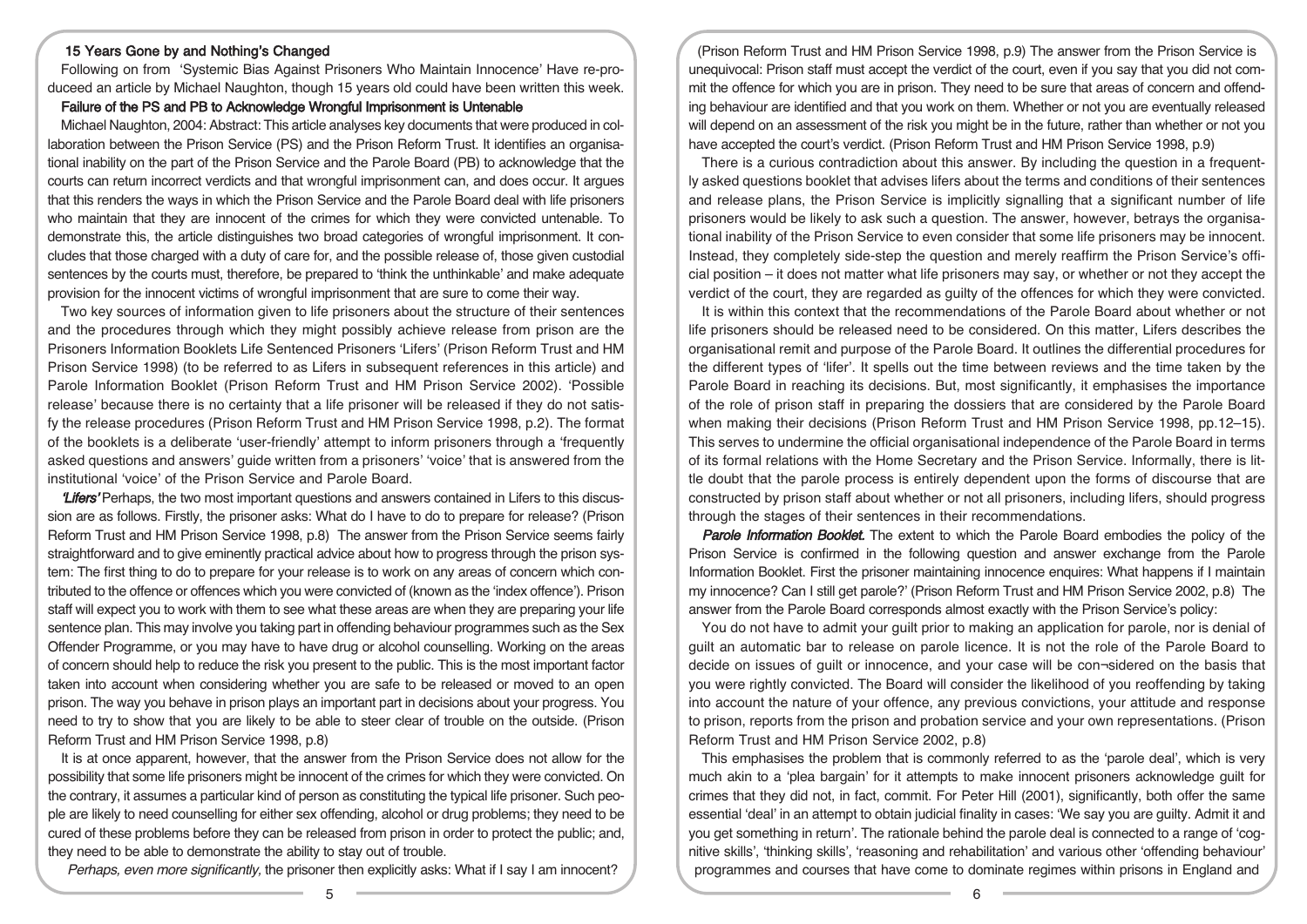Wales over the last decade. These courses are almost universally based on the work of psychologists in the correctional service of Canada and work from the premise that as offenders 'think' differently to law-abiding citizens, once their 'cognitive distortions' are corrected then they can be released with a reduced risk of reoffending (Wilson 2001). The effect is that whilst the Prison Service officially acknowledges that it is unlawful to refuse to recommend release solely on the ground that a prisoner continues to deny guilt, it tends to work under the simultaneous assumption that denial of offending is a good indicator of a prisoner's continuing risk.

In a similar vein, David Wilson (2001), conceptualised the situation as one which political philosophers would describe as a throffer – the combination of an offer or promise of a reward if a course of action is pursued, with a threat or penalty if this course of action is refused. This plays out with the prisoner being offered an enormous range of incentives including more out-of-cell time, more visits and a speedy progress through the system, to follow the course of action desired by the prison regime – to go on an offending behaviour course to ensure that the prison's performance target is met. This is made to appear as an entirely rational and subjective choice, especially as it will be the basis for ensuring early release through parole. At the same time, if the prisoner does not go on a course and accept guilt for criminal offences that they did not commit, the threat of continued imprisonment remains, as the prisoner will be deemed too much of a 'risk' for release at all (Berlins 2002; Hill 2002a, 2002b; Woffinden 2000, 2001). An often cited example is the case of Stephen Downing whose conviction was quashed in January 2002 after he had spent 27 years of incarceration for an offence for which he might normally have served twelve years had he not been classified 'IDOM' – in denial of murder (see Editorial 2002). To emphasise the problem of the parole deal, it was reported when Stephen Downing's conviction was quashed by the Court of Appeal (Criminal Division) (CACD) that: 'All the prison officers knew Stephen was innocent. They were begging him to say he had done it [murdered Wendy Sewell] so they could release him' (Hill 2002c).

The Parole Board's Reply. In response to the publicity of Stephen Downing's successful appeal and the public's concern with the parole deal, the Parole Board (2004) responded that: There was a considerable misunderstanding about the position of those maintaining innocence in prison and how this affects their eligibility for parole.

In fact, they argued: A myth has grown up that unless a prisoner admits and expresses remorse for the crime that they have been sentenced for, they will not get parole. This is not true. In support of their argument, the Parole Board lists five points that they say disprove the existence of the parole deal. Despite this, this section considers each of the Parole Board's points in turn and shows that they do not disprove the parole deal, they actually prove that prisoners who maintain their innocence are less likely to be recommended for parole. Moreover, it appears that life prisoners who maintain their innocence who refuse to go on offending behaviour programmes, on the grounds that they have no offending behaviour to confront, may be deemed too much of a risk to ever be recommended for release.

**First, the Parole Board** (2004) acknowledges that it would be unlawful to refuse parole solely on the grounds of denial of guilt or not being able to take part in offending behaviour programmes which focus on the crime committed. In the same breath, (same paragraph) however, they state that despite this: The Board is bound to take account not only of the offence, and the circumstances in which it was committed, but the circumstances and behaviour of the individual prisoner before and during the sentence. This entirely undermines any notion that

the Parole Board takes seriously the existence of innocent prisoners. It gives hope to prisoners maintaining innocence that they have an equal chance in law of achieving freedom with prisoners who were guilty of the offences for which they were convicted. It, then, demolishes that hope by insisting that they must take account not only of the offence for which they were wrongly convicted, but also their behaviour during their sentence.

Second, the Parole Board (2004) arques that: It is important to understand that the Board is not entitled to 'go behind' the conviction and overrule the decision of a judge or jury . . . The Board's remit extends only to the assessment of risk, and the bottom line is always the safety of the public. I do not know of anyone who expects the Parole Board to overrule the decisions of the courts; that would be a truly bizarre situation. But, the way in which they hide behind their organisational remit and refuse to acknowledge the reality of innocent prisoners cannot be justified. As I will show in more detail below, the courts are not infallible. Wrongful imprisonment can, and does, occur, not only for crimes that innocent men and women did not, in fact, commit, but, also, for crimes that did not, even, occur. This fact has been proven in dozens of high-profile cases that have been overturned in the Court of Appeal.

Third, the Parole Board (2004) reports that: The figures for 2003 show that in 24% of cases where prisoners maintained their innocence, parole was granted. This compares with 51% of all applications granted. This shows, according to the Parole Board, that the belief that 'if you don't admit the crime, you don't get parole' is patently untrue. The statistics presented do, indeed, show that some innocent prisoners achieve a parole licence. At the same time, however, they actually emphasise that prisoners who maintain their innocence are less likely to achieve parole against prisoners who are guilty or acknowledge their guilt on pragmatic grounds in the hope of achieving release. They have half as much chance. This does not dispel the 'parole deal' it proves it!

Moreover, the figures just cited by the Parole Board do not only relate to life prisoners, they, also, include all 'long-term prisoners' who receive a custodial sentence in excess of four years (Prison Reform Trust and HM Prison Service 2002, p.1). As such, they can very much be conceived as a 'red herring' to the charge of the parole deal, as there is no way of knowing how many of the 24% were life prisoners who maintained their innocence and did not go on offending behaviour courses and, yet, were still recommended for release.

Fourth, the Parole Board (2004) employs a particularly perverse logic. They say that their: Core task of assessing the risk of future harm to the public is often made more difficult when dealing with those who deny guilt. This is because there may simply be less information to go on, particularly where the prisoner has not been able to undertake any relevant offending behaviour work. Detailed reports of a wide range of offending behaviour programmes are a key source of information for Board members in working out how a prisoner operates and copes with life and therefore what the risk to the public of a future offence might be.

This shifts the focus of why prisoners who maintain their innocence are less likely to be recommended for parole to the victims of wrongful imprisonment themselves. It blames them for their own failure to comply with the needs of the Board and undertake relevant offending behaviour courses and provide the detailed information to assist Board members in their deliberations. This brings the parole deal into clear view and puts life prisoners who maintain their innocence in an impossible catch-22 position. The only realistic way of achieving release is to acknowledge that they are guilty of the criminal offences for which they were wrongly convicted, murder, rape or sex abuse, and work with prison staff on that aspect of their behaviour, even if they have never behaved in such a way.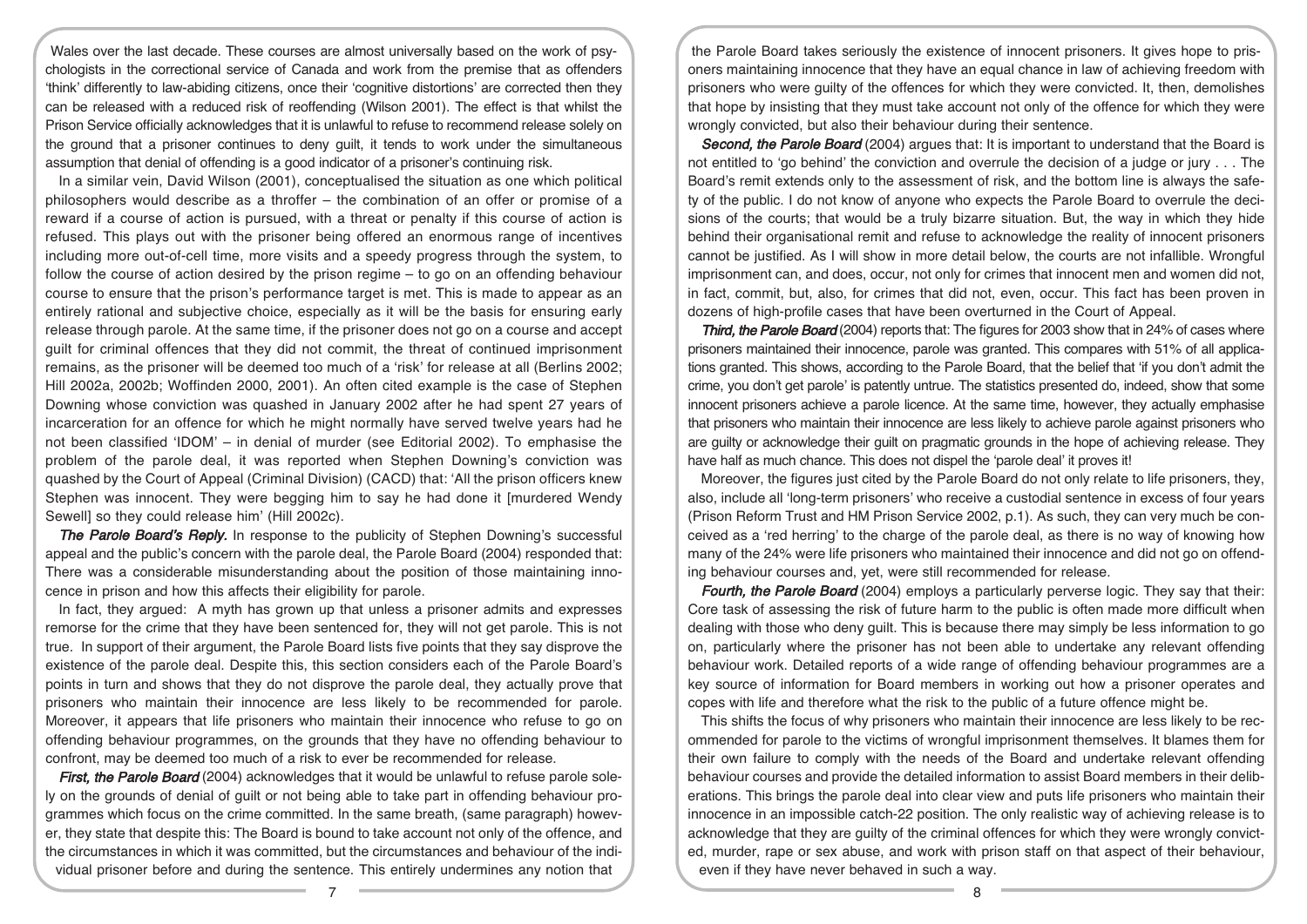Finally. the Parole Board relies on further statistical evidence in the form of a breakdown of 50 release cases recommended by the Board. 'The fifty were all serving mandatory life sentences for murder. Of these, nine had maintained their innocence in whole or in part throughout their sentence' (Parole Board 2004). Again, this reference to statistics only serves to further strengthen the concern that prisoners who maintain their innocence are at a disadvantage in terms of Parole Board decisions. This is because the survey cited decreases the statistical average from 24% of successful applicants to the Parole Board in 2003 who maintained their innocence to a maximum of 18% of the mandatory life prisoners surveyed. This figure is decreased still further when it is taken into account that an unknown of the 18% referred to did not maintain their innocence for the whole of their sentences, but only part of it. This leaves us none the wiser and raises the crucial question: How many of the nine mandatory lifers who the Parole Board recommended should be released did maintain their innocence for the whole of their sentences and did not attend offending behaviour programmes? As a final insight into the mind-set of the Parole Board, it is interesting to note that the 'majority' of the mandatory lifers who were recommended for parole, whether or not they maintained their innocence, had 'also undertaken a variety of offending behaviour work such as anger manage¬ment, assertiveness, thinking skills, all of which helped the Board' (Parole Board 2004).

Whatever the Parole Board might say, then, they have not provided any evidence to support their claim that the parole deal is a 'myth'. On the contrary, the evidence that they put forward actually proves that the parole deal does exist. Prisoners who maintain their innocence and are unable to take part in offending behaviour programmes because they have no offending behaviour to confront are less likely to be considered for parole than offenders who admit their guilt and comply with the requirements of the prison and parole regimes.

**Critique:** As integrated institutions of the criminal justice system, it is, perhaps, not surprising and, to some extent, highly understandable that they work from a premise that the other parts of the system are functioning correctly, and that, therefore, the verdicts of the courts, for instance, are accepted as correct. The fundamental flaw in such a logic is that it contradicts common sense: no human system is infallible. As such, the courts, inevitably, convict the innocent; some prisoners who maintain their innocence are innocent and innocent victims of wrongful imprisonment are certain to go before the Parole Board.

This was not only openly acknowledged by the most recent overhaul of the criminal justice system, the Royal Commission on Criminal Justice (1993), it was the working premise: All law-abiding citizens have a common interest in a system of criminal justice in which the risks of the innocent being convicted and the guilty being acquitted are as low as human fallibility allows . . . mistaken verdicts can and do sometimes occur and our task [when such occasions arise] is to recommend changes to our system of criminal justice which will make them less likely in the future. (pp.2–3).

Contrary to this, the failure of the Prison Service and the Parole Board to acknowledge that the courts are fallible and put in place strategies to provide for the needs of innocent life prisoners can not only be conceived to be disingenuous, it borders on the illegal. These could take the form of more appropriate cognitive skills courses that inform life prisoners about the possible avenues open to them to overturn their wrongful convictions. They could take the form of workshops that assist life prisoners who maintain their innocence to deal with the loss of liberty, frustration and anxiety of wrongful imprisonment and the impacts upon family relations (Keirle and Naughton 2003).

Instead, the Prison Service and the Parole Board ratchet-up the difficulties faced by prisoners who maintain their innocence and apply a policy that is blind to the history of wrongful

criminal convictions since the creation of the Court of Criminal Appeal almost a century ago, as evidenced by successful appeals against criminal conviction. This includes the 118 cases of wrongful criminal conviction that have been overturned by the Court of Appeal (Criminal Division) (CACD) following a referral by the Criminal Cases Review Commission (CCRC) since it started handling casework in 1997 and March 2004 (Criminal Cases Review Commission 2004). It includes the 8,000 or so cases of wrongful criminal conviction that have been quashed by the CACD through routine appeals over the last decade. It also includes over 85,000 cases of wrongful criminal conviction that have been overturned by routine appeal procedures in the Crown Court against convictions given in the magistrates' courts over the last two decades (Naughton 2003b). Indeed, from such a perspective, miscarriages of justice can be conceived as a routine feature of the criminal justice process (Naughton 2003a).

As this specifically relates to the problem of wrongful imprisonment, an analysis of previous cases of successful appeal against criminal convictions reveals two broad categories of wrongful imprisonment: • Victims of wrongful imprisonment for crimes they did not, in fact, commit; and, • Victims of wrongful imprisonment for crimes that did not occur.

**Crimes They Did Not Commit:** Wrongful imprisonment for crimes that they did not commit, relates to the conventional view of a miscarriage of justice victim where a criminal offence has been committed but the wrong person or persons are convicted (Naughton 2004). In an attempt to reduce the occurrence of such victims of wrongful imprisonment, this category has been the main focus of all existing research into miscarriages of justice (see, for example, Woffinden 1987; JUSTICE 1989, 1994; Huff, Rattner and Sagarin 1996). In reward for their efforts, researches have uncovered a variety of causes of wrongful imprisonment including: the perennial problem of prosecution non¬disclosure as, for example, in the case of John Kamara who spent 20 years of wrongful imprisonment for the murder of Liverpool bookmaker John Suffield because the prosecution failed to disclose over 200 witness statements taken by Merseyside police to the defence lawyers at the original trial (Carter and Bowers 2000; Liverpool Echo 2000); police misconduct as in the case of Robert Brown who spent 25 years of wrongful imprisonment for the murder of Annie Walsh as a result of police corruption, bullying and non-disclosure of vital evidence (Hopkins 2002); problems with identifica¬tion, for example, the cases of Reg Dudley and Robert Maynard who each served over 20 years of wrongful imprisonment as a consequence of a 'bargain' between the police and an informant who received a reduced sentence for his part in a robbery (Dudley 2002; Campbell 2002; Campbell and Hartley-Brewer 2000; Woffinden 1987, p.343); and, false confessions, for example, the case of Andrew Evans, who spent 25 years in prison following his false confession for the murder of Judith Roberts (Duce 1997; Randall 1997).

Crimes That Did Not Occur: In addition to victims of wrongful imprisonment for crimes that they did not commit, there are victims who have been, and continue to be, convicted and given life sentences for crimes that did not even occur (Naughton 2003c). This might appear far-fetched, but recent cases of successful appeal have documented well the problem that juries have, for instance, in adjudicating between competing and conflicting expert forensic scientific evidence. For example, Sally Clark overturned a mandatory life sentence for the murder of two of her children when conflicting forensic evidence suggested that the chances were they died of natural causes (Sweeney and Law 2001); Angela Canning was given a double life sentence for the murder of her two children who were, probably, the tragic victims of 'cot death' (Frith 2003); Sheila Bowler was cleared of the murder of her aunt, Florence Jackson, after she had served four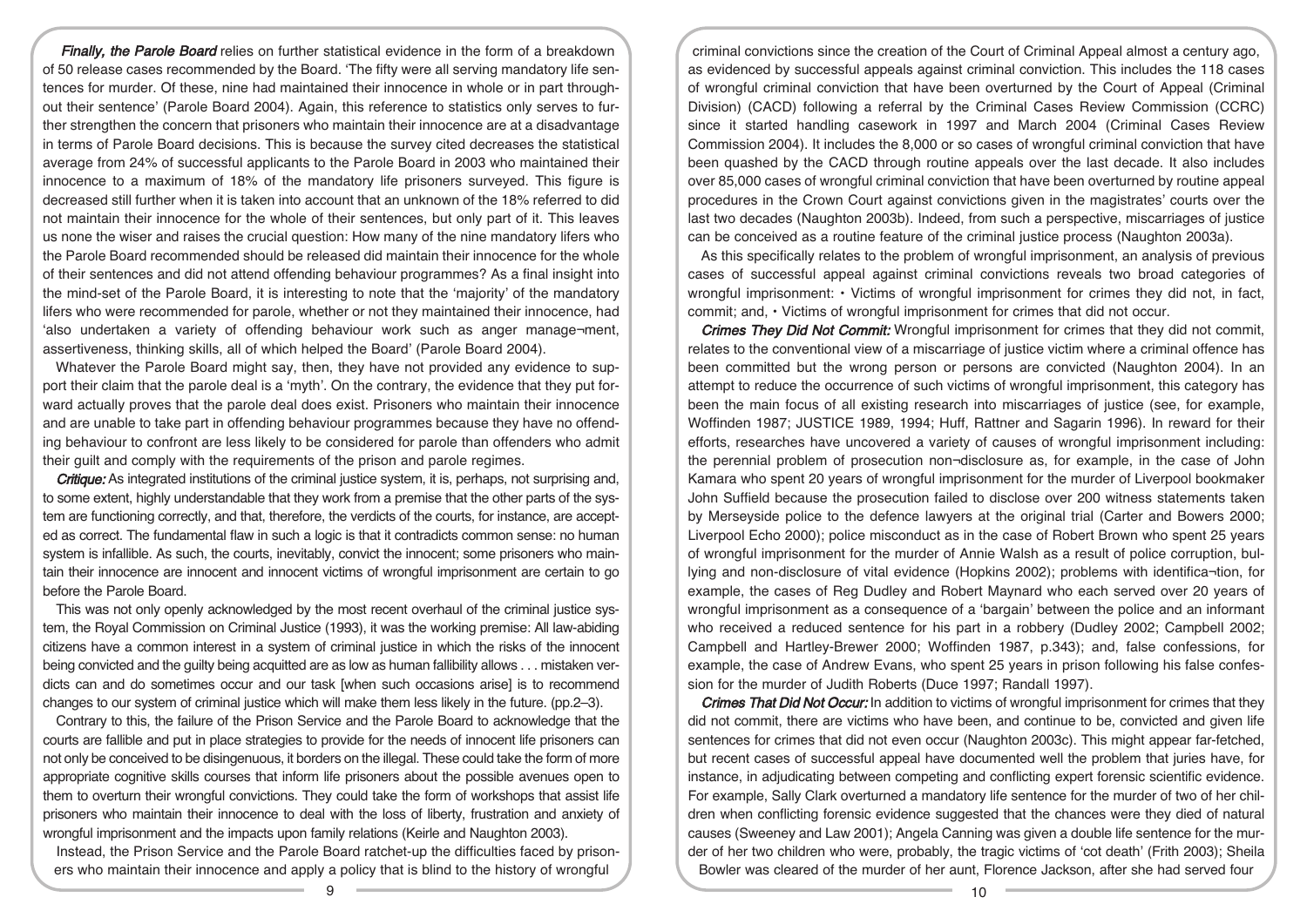years of a life sentence, when new forensic evidence showed that she most probably died of accidental drowning (Jessel 1994, ch.11); Patrick Nichols spent 23 years in prison for the murder of Gladys Heath, a family friend, until competing forensic science compellingly argued that she had probably suffered a heart attack and accidentally fallen down a flight of stairs (Tendler 1998); and, Kevin Callan served three years for the murder of his four-year-old step¬daughter, Amanda Allman, until he, himself, became an expert in neurology and was able to counter the convicting evidence and offer the more plausible explanation that she died as a result of a fall from a playground slide (Bunyan 1995). These are just a small sample of such cases that have been overturned following new forensic evidence.

A difficulty that arises in trying to calculate the possible scale of the problem of victims of wrongful imprisonment for crimes that did not occur is that none of the above cases was officially attributed or recorded as such. On the contrary, they were all put down to the failures of individual expert forensic scientists, who either through error, or deceit, corrupted the course of justice. This, effectively, individualises the problem and all sight is lost of the likely scale of the problem. At the same time, it renders invisible the victims in the many similar cases that might never be successfully overturned.

As this relates to convicted prisoners who are currently serving life sentences who continue to maintain their innocence, Nick Tucker is currently serving a life sentence for the murder of his wife who, more than likely, died following a tragic road traffic accident. This case is particularly pertinent as five separate pathologist reports into the case all agree that Carol Tucker died of accidental causes (Woffinden 2002). Similarly, Jong Rhee is also maintaining his innocence following the death of his wife in what contesting forensic science evidence holds to have been an accidental guest house fire (Woffinden 1999). And, following fresh evidence that was found by a BBC programme that challenged the testimony of expert witness Professor Roy Meadow, Donna Anthony, who is currently serving two life sentences for the murder of her two children who it is believed died of 'cot death', is in the process of making a second appeal (BBC News Online 2003). In addition, in direct response to Angela Cannings's successful appeal, 258 parents who were convicted for killing a child under two years old are to have their cases reviewed and, if they relied on expert evidence, they will be fast tracked to the court of appeal (BBC News Online 2004a).

Conclusion: This article has considered two key sources of information available to life prisoners about the structure of their sentences and the criteria that they must satisfy to achieve release. It has, also, considered the Parole Board's reply to the public's concern that life prisoners who maintain their innocence were being denied parole because they would not accept the verdicts of the courts. In so doing, the main conclusion to be drawn is that the or¬ganisational inability on the part of the Prison Service and the Parole Board to acknowledge the fallibility of the courts is untenable. As no human system can be perfect, and wrongful criminal convictions are a routine feature of the criminal justice process, it is inevitable that innocent people will be the victims of wrongful imprisonment. This needs to be acknowledged by the Prison Service and the Parole Board and more adequate and appropriate mechanisms for dealing with prisoners who maintain their innocence need to be devised. A failure to do so exacerbates the harm caused to the victims of wrongful imprisonment and their families. It entails significant expenditure in terms of retaining the innocent in prison indefinitely, which the Prison Service can ill afford (Naughton 2001). It calls the penal and parole systems into disrepute and undermines one of the primary aims of the criminal justice system: 'to dispense justice fairly and efficiently and to promote confidence in the rule of law'.

#### Alex Salmond Wins Sexual Harassment Inquiry Case Against Scottish Government

The Scottish government acted unlawfully while investigating sexual harassment claims against Alex Salmond, a judge has ruled. Allegations against the former first minister, which he denies, were made to the Scottish government a year ago. The government has now admitted it breached its guidelines by appointing an investigating officer who had "prior involvement" in the case. As a result, it conceded defeat in its legal fight with Mr Salmond. Mr Salmond's case focused entirely on the fairness of the government's procedures and will have no bearing on a separate police inquiry into the allegations, which is still ongoing.

'Sad it was necessary'- Speaking outside the Court of Session in Edinburgh, Mr Salmond said: "The last time I was in that court was to be sworn in as first minister of Scotland. I never thought it possible that at any point I would be taking the Scottish government to court. "Therefore while I am glad about the victory which has been achieved today, I am sad that it was necessary to take this action." He also repeated his calls for the Scottish government's most senior civil servant, Leslie Evans, to consider her position. With the government now agreeing to pay his legal costs the money will go to good causes in Scotland and elsewhere, he said. The former first minister raised more than £100,000 for his case through a crowdfunding appeal

The government's admission that it had not followed the correct procedures came during a hearing at the Court of Session on Tuesday morning. Judge Lord Pentland subsequently ruled that the government's actions had been "unlawful in the respect that they were procedurally unfair" and had been "tainted with apparent bias". The Scottish government's admission centred on an official it appointed to investigate the complaints against Mr Salmond, which were made by two women. Its lawyer, Roddy Dunlop QC, told the court that the investigating officer was a "dedicated HR professional" who acted in good faith, but did have some contact with the complainers before being appointed to the case.

'Serious complaints' - Mr Dunlop said this had led the government to accept there had been a "failure" in one aspect of the investigation, which could have given the impression that they were not acting impartially. However, he said the government did not accept a claim by Mr Salmond's legal team that the investigating officer had effectively been "assisting the complainers" and "giving them encouragement". He also said there was "no question of an individual being held up as a sacrifice", and that the government had a "duty to investigate the serious complaints" that had been made.

The Scottish government's permanent secretary, Leslie Evans, apologised for the failure to properly apply the procedures In a statement released after the case was resolved, Ms Evans - the Scottish government's permanent secretary - said she wanted to "apologise to all involved for the failure in the proper application of this one particular part of the procedure". However, she insisted: "There is nothing to suggest that the investigating officer did not impartially conduct their duties. "Unfortunately, the interactions with the complainants in advance of the complaints being made meant that the process was flawed, however impartially and fairly the investigating officer conducted the investigation."

'Procedural flaw' - Ms Evans stressed that it was "right and proper that these complaints were investigated", and that the "procedural flaw in the investigation does not have implications, one way or the other, for the substance of the complaints or the credibility of the complainers". Moreover, she said it was open to the Scottish government to re-investigate the complaints, adding that "subject to the views of the complainants, it would be our intention to consider this". However, Ms Evans said this would "only be once ongoing police inquiries have concluded". A four-day hearing on the case had been due to begin at the Court of Session in Edinburgh, but that will now not go ahead. The allegations against Mr Salmond date back to 2013 when he was still first minister. He has described the claims as "patently ridiculous". The former MSP and MP, who lost his Westminster seat in the 2017 general election, resigned from the SNP in August.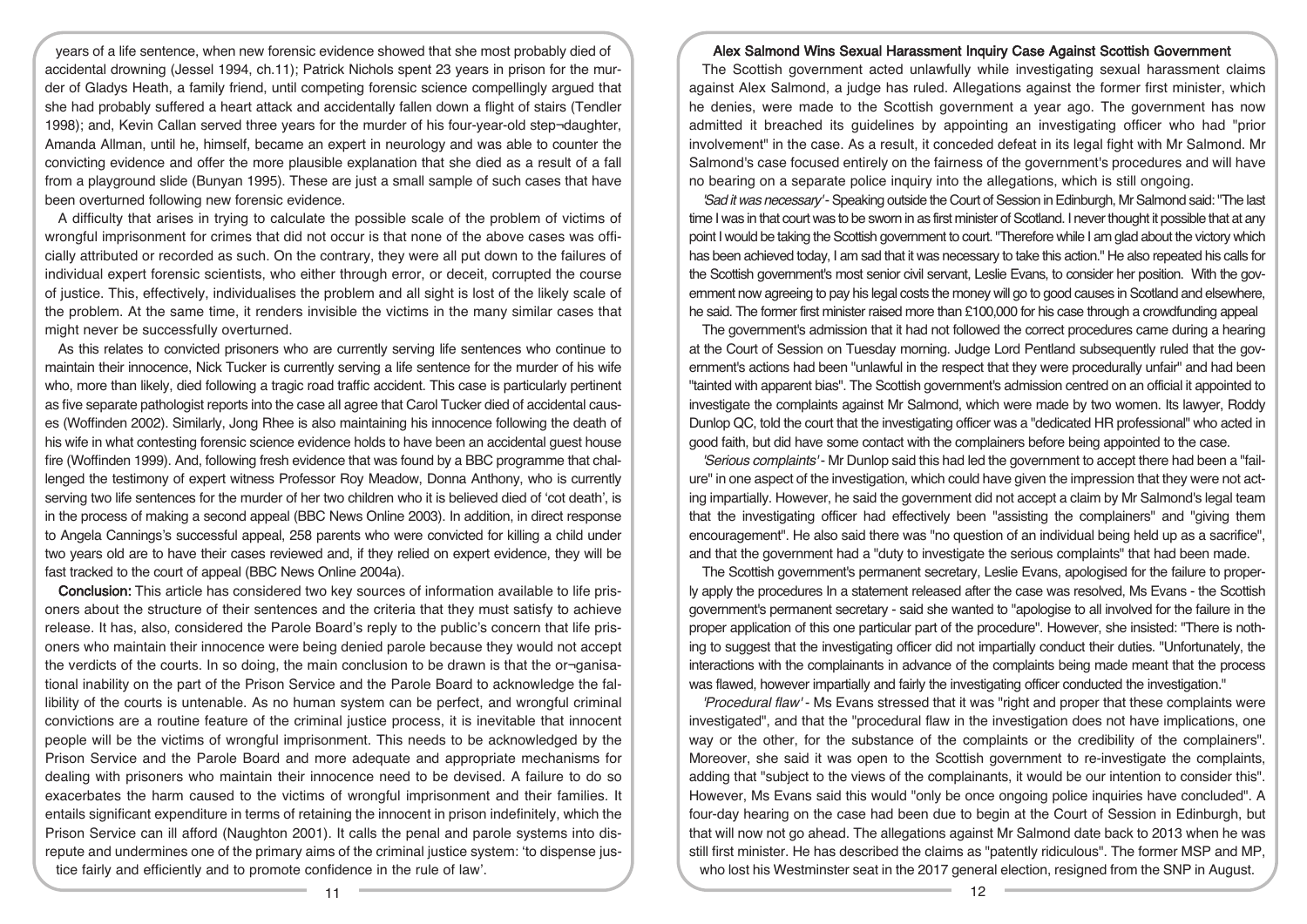## Don't Let the Jack Shepherd Stories on Legal Aid Distract You From Government's Cynical Agenda

The Secret Barrister: Jack Shepherd is a coward. A pathetic, mewling quisling of a man. He is also a convicted killer, having been found guilty of gross negligence manslaughter. He caused the death of 24-year-old Charlotte Brown by taking her out on the Thames in his defective speedboat – bought, he boasted, to "pull women" – and, fuelled by alcohol, allowing it to be driven at high speed until it fatefully struck a submerged object and capsized. The breathtaking self-regard displayed by Shepherd in the moments that followed – calling for help for himself alone, not the stricken Charlotte Brown – was matched only by his decision to abscond while on bail, meaning that the trial, conviction and imposition of a 6-year custodial sentence all took place in his absence. The police have not yet located him; Shepherd has not yet served a single day of the 6-year sentence. He is refusing to take a scintilla of responsibility for what he has done; the very least, one might have thought, he could do to begin to atone for the unbearable, irrevocable grief he has inflicted on Charlotte's family.

In a final twist of the knife, as has been reported, while on-the-run – presumably abroad – Shepherd has, through his lawyers, applied for permission to appeal against his conviction and sentence. Moreover, the Court of Appeal has granted permission, concerning the conviction at least. As Mr Shepherd qualifies for legal aid, which the Court has now granted for the appeal hearing, it means that, in the words of the Daily Mail, Shepherd can "milk taxpayers for cash while on the run". MPs and tabloids have since lined up to condemn this state of affairs; a fugitive is flipping the finger at justice while still benefitting from the largesse of the country whose laws he brazenly flouts. "If the legal aid rules permit a man on the run, who did not even attend his trial, to receive legal aid…then the rules need to be changed," declared Lord Garnier QC, a former Solicitor General. Eager to soothe the Mail's wrath, the Ministry of Justice has "ordered an urgent review" to see what can be done to close this "loophole".

I can perhaps help. To begin, I would urge anyone with interest in this case to read this response by Tuckers Solicitors, the firm instructed by Jack Shepherd, which was published in reply to the Mail's article. It sets out a few essentials that you may not have gleaned from the breathless reporting. For one, the claim that Tuckers Solicitors received "nearly £100,000" in legal aid to represent Shepherd is untrue – it was less than £30,000, which for a complex 4-week trial involving a homicide and, no doubt, technical expert evidence (experts who are paid out of that gross, VAT-inclusive figure), is not an unusual gross fee. I emphasise "gross" because, as with all legal aid expenditure "gotchas", the headline figures (where accurate) always represent gross payments, inclusive of VAT, and represent months of work in advance of the trial by numerous legal and medical professionals, as well as the trial itself.

However, the Tuckers response also helpfully sets out the duties of defence lawyers in situations where defendants abscond. It is not as uncommon as you may think. The first thing to note is that a defendant failing to attend court on bail does not automatically forfeit his right to legal representation. Sometimes, where a defendant fails to engage entirely with his lawyers and disappears, the solicitors and barrister will have insufficient instructions to act, and so will have to withdraw before the trial. However, where a defendant has given instructions as to what his case is, and then refuses to attend court, his solicitors and barrister are under a professional duty to represent his interests as effectively as they can. They cannot merely assume guilt and walk away in disgust at the cowardice of their client – to do so would fly in the face of the role of defence lawyers. We do not judge our clients; that is the court's job. In Shepherd's case, Tuckers had prepared "95%" of the case for trial before Shepherd absconded, and so they, and the instructed barrister, were able to continue to act.

Where a defendant on bail does not attend his trial, the court has two options. It can either

adjourn so that he can be arrested and brought to court. Alternatively, it can proceed in his absence. All defendants are warned at their first hearing before the Crown Court that this can happen if they fail to attend. There is case law to guide judges on the situations where it will be appropriate to have a trial in absence, but in general terms, deliberately absconding will be viewed as you forego your right to attend your trial. The consequences of that are dangerous: you surrender your right to give evidence in your defence or to hear any of the evidence against you. Moreover, of course, because failing to surrender to bail is a criminal offence in its own right, you will be arrested and subsequently dealt with for that. This is a crucial point absent from most of the media commentary – whatever happens in this case, even if Shepherd wins his appeal, he still faces a custodial sentence for fleeing.

However, underpinning all of this is the right to a fair trial. The Mail attributes this right, with typical misplaced hostility, to the European Convention on Human Rights, but while the Convention in Article 6 indeed guarantees the right to a fair trial, it has been ingrained in English and Welsh law for centuries. It is the foundation of our criminal justice system. It is not a privilege, but a right. Moreover, rights are not something that we only give to people we like. Justice is not earned, it is not dependent on a person being "deserving"; the core of our civilisation is the notion that we deal with everybody, however reprehensible, by the same fair standards. Even the most despicable criminals have the right not to be wrongly convicted.

So it is that even if a defendant flees before his trial – even if he is a repeat offender who has previously committed the most odious crimes against us – the justice system ensures that his right to a fair trial is upheld. It does not merely tell a jury to convict him on the basis that he has done a runner; the usual rules of procedure and evidence, carefully designed over centuries to ensure, as best we can, that the guilty are convicted and the innocent acquitted, still apply.

What then, of appeals? Surely, the question is posed by the reporting; if you flee the country, you should not be allowed to appeal? Certainly not with taxpayers' money? At face value, I agree – this looks like a shocking and baffling state of affairs. However, stripping it down to its principles, it makes a little more sense. A vital element of the right to a fair trial – to not be wrongly convicted – is a mechanism to appeal where the trial court gets things wrong. This, when you think about it, stands to reason. The right to a fair trial is meaningless if there is no way to enforce it. That is what an appeals system offers – a check on the safety of a conviction. Because even people who are convicted of appalling offences and abscond are still entitled not to be wrongly convicted. Moreover, the duties of defence lawyers to ensure that their clients – even horrid clients who have absconded – are not unfairly convicted, still apply.

The right to appeal can mean different things in different jurisdictions.Some countries give an automatic right to a full retrial; others, like England and Wales, impose strict criteria. You firstly have to successfully obtain permission (or "leave") to appeal against a Crown Court conviction or sentence. This is done by a written application by the lawyers, which sets out the grounds of appeal and argues why the conviction is unsafe. On the legal aid point – the barrister and solicitors do not receive a penny extra for advising on appeal or drafting the application and grounds. It is all done for free. In practical terms, it provides a disincentive to the lawyers to positively advise on appeal unless they really believe it has merit. For a conviction to be found "unsafe" is a very high threshold. If a High Court judge reading the application considers that you have a good argument that deserves a full hearing before the Court of Appeal, they will grant permission. To put this in context, 90% of all applications for permission to appeal are refused.

Jack Shepherd has been granted permission to appeal against his conviction (but not, contrary to the Mail's claim on its front page today, his sentence). The reasons are not yet publicly known;